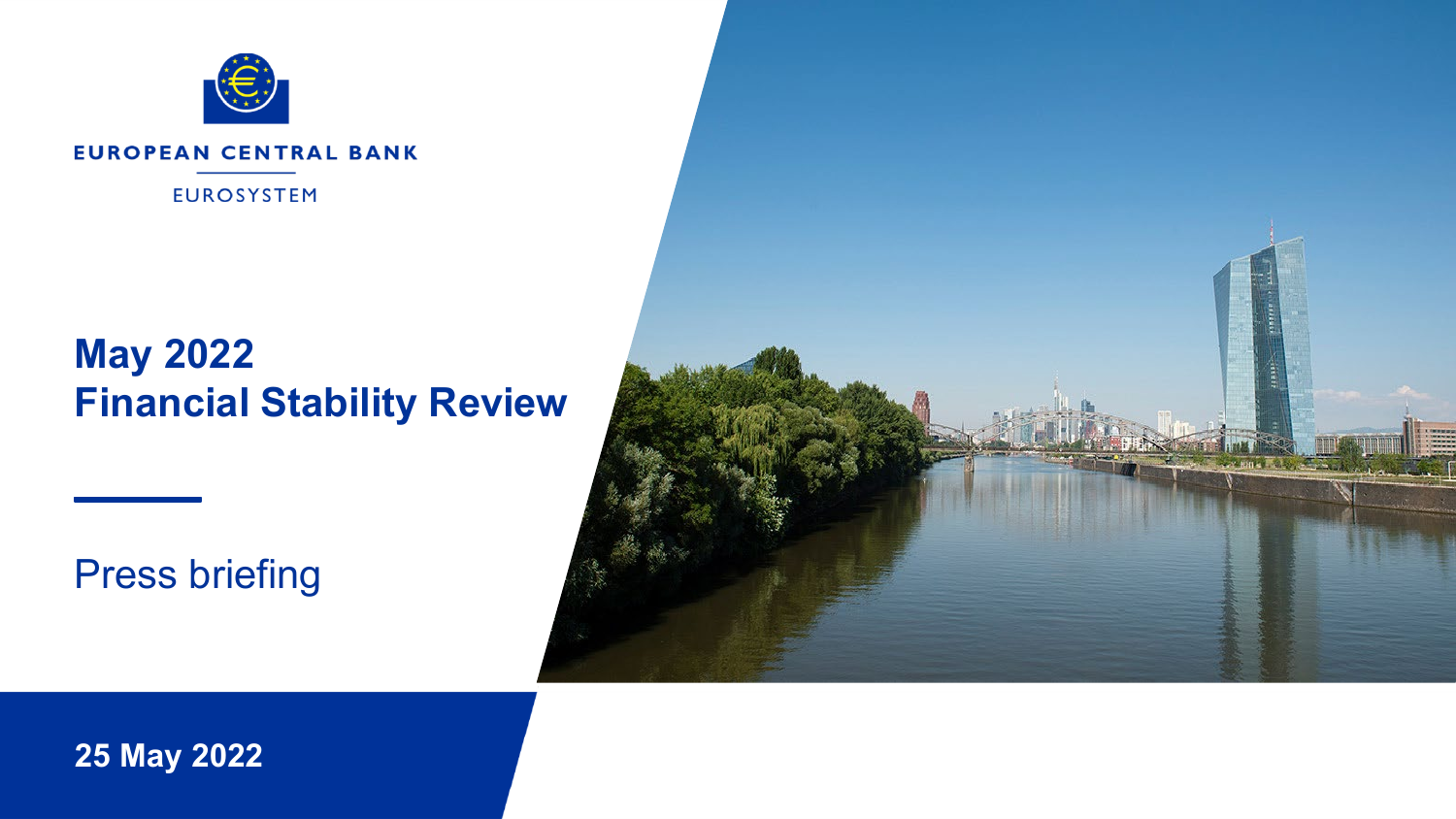# **Financial stability conditions have deteriorated**

- Impact of war in Ukraine expected to weaken growth and push up inflation, amplifying pre-existing vulnerabilities
- Volatile financial markets at risk of further corrections
- More heavily indebted sovereigns, firms and households could be tested by higher interest rates and cost pressures
- Bank profitability improved markedly in 2021 but faces new headwinds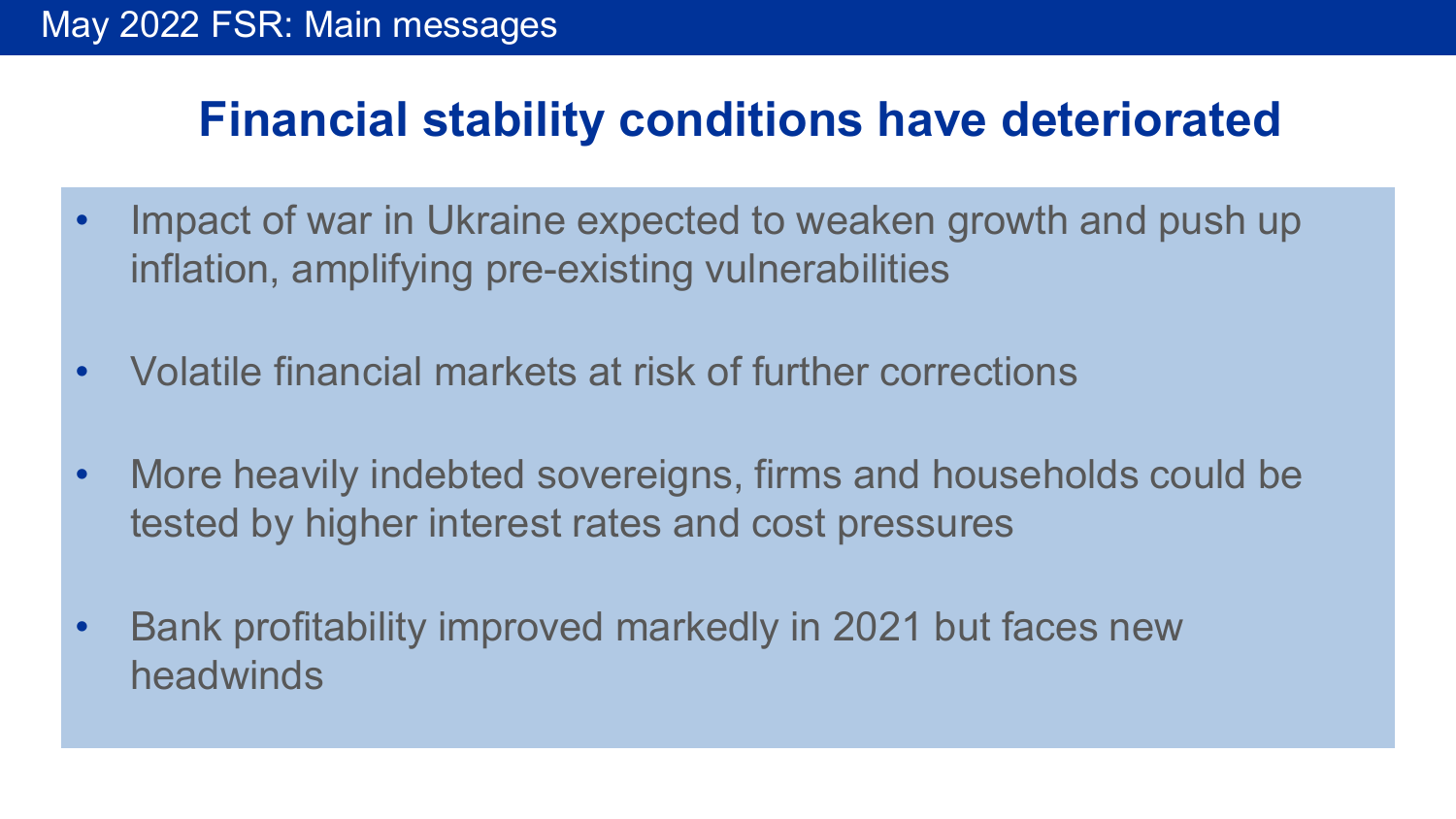# Large but orderly reactions in markets, with some issues for derivatives markets

- The Russian invasion of Ukraine triggered a large but short-lived, market reaction
- Escalation of the conflict or faster monetary policy normalisation could trigger further market corrections
- **EXTERNITHS 2018 Large shifts in some commodity prices prompted liquidity issues in derivatives markets**

### **Euro area and US high-yield corporate bond spreads**  1 Jan. 2020-17 May 2022, basis points

### 250 350 450 550 650 750 850 950 1,050 1,150 01/20 07/20 01/21 07/21 01/22 **Euro** area **United States**

### **Natural gas futures two-day absolute price changes and applied initial margin** 6 Jul. 2021-17 May 2022, €/MWh



Sources: Bloomberg Finance L.P. and ECB calculations. Sources: Bloomberg Finance L.P., ICE Clear Europe and ECB calculations.

www.ecb.europa.eu © 3 Clear Europe. Note: Applied initial margins are based on the scanning ranges published by ICE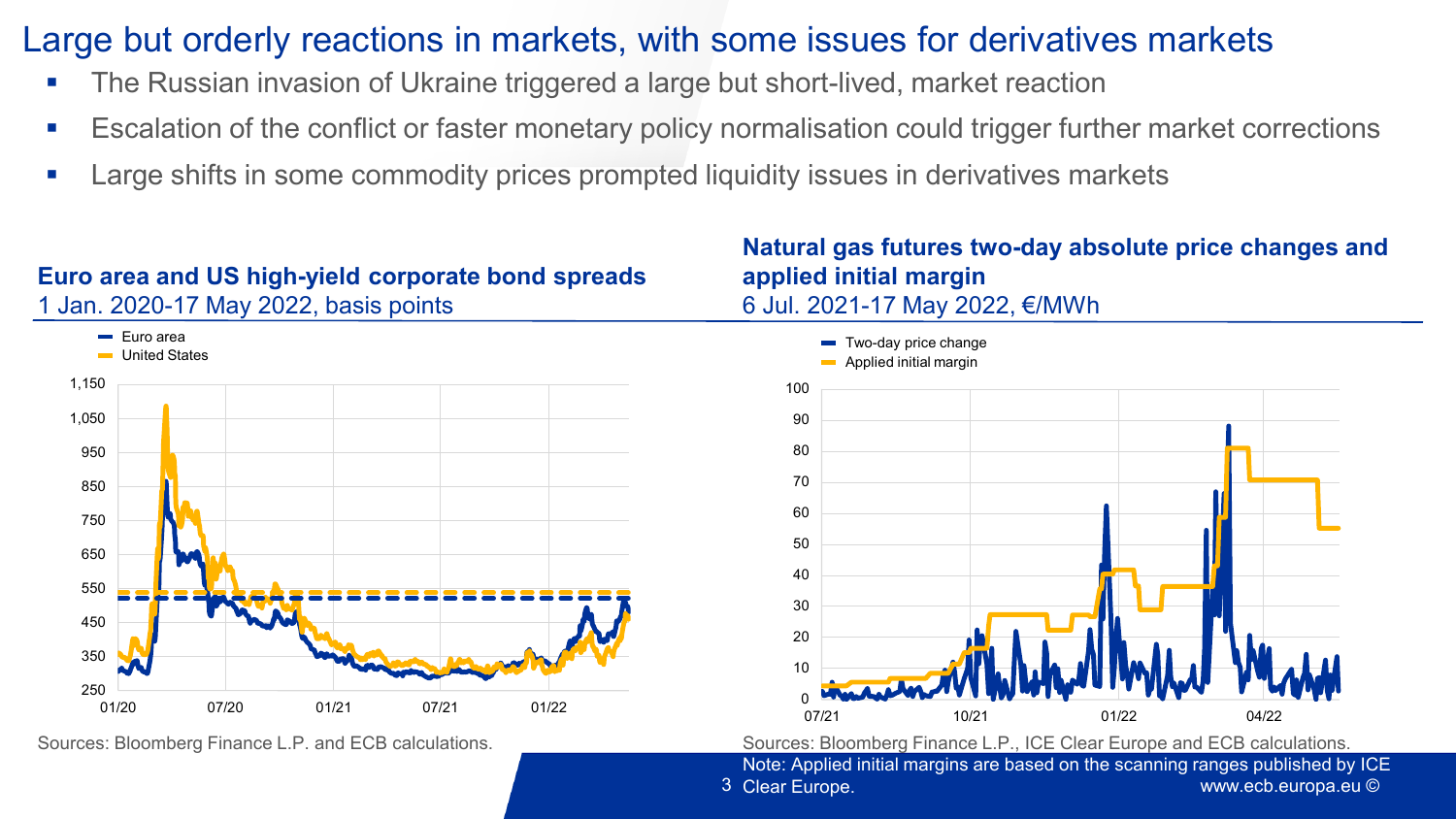# Non-banks resilient to the shock of war, but underlying risks remain a concern

- **Investment funds in several sectors experienced contained outflows during the recent turmoil**
- But euro area funds are vulnerable to further market corrections given high duration, credit and liquidity risk

4

### **Euro area bond fund flows**

1 Jan. 2022-17 May 2022, cumulative daily flows as a percentage of total net assets

### **Investment fund duration and liquidity risk** Q4 2013-Q4 2021, left-hand scale: years, right-hand scale: percentages of total assets





Source: EPFR Global. Sources: ECB (Investment Funds Balance Sheet Statistics and Securities Holding

Statistics) and ECB calculations.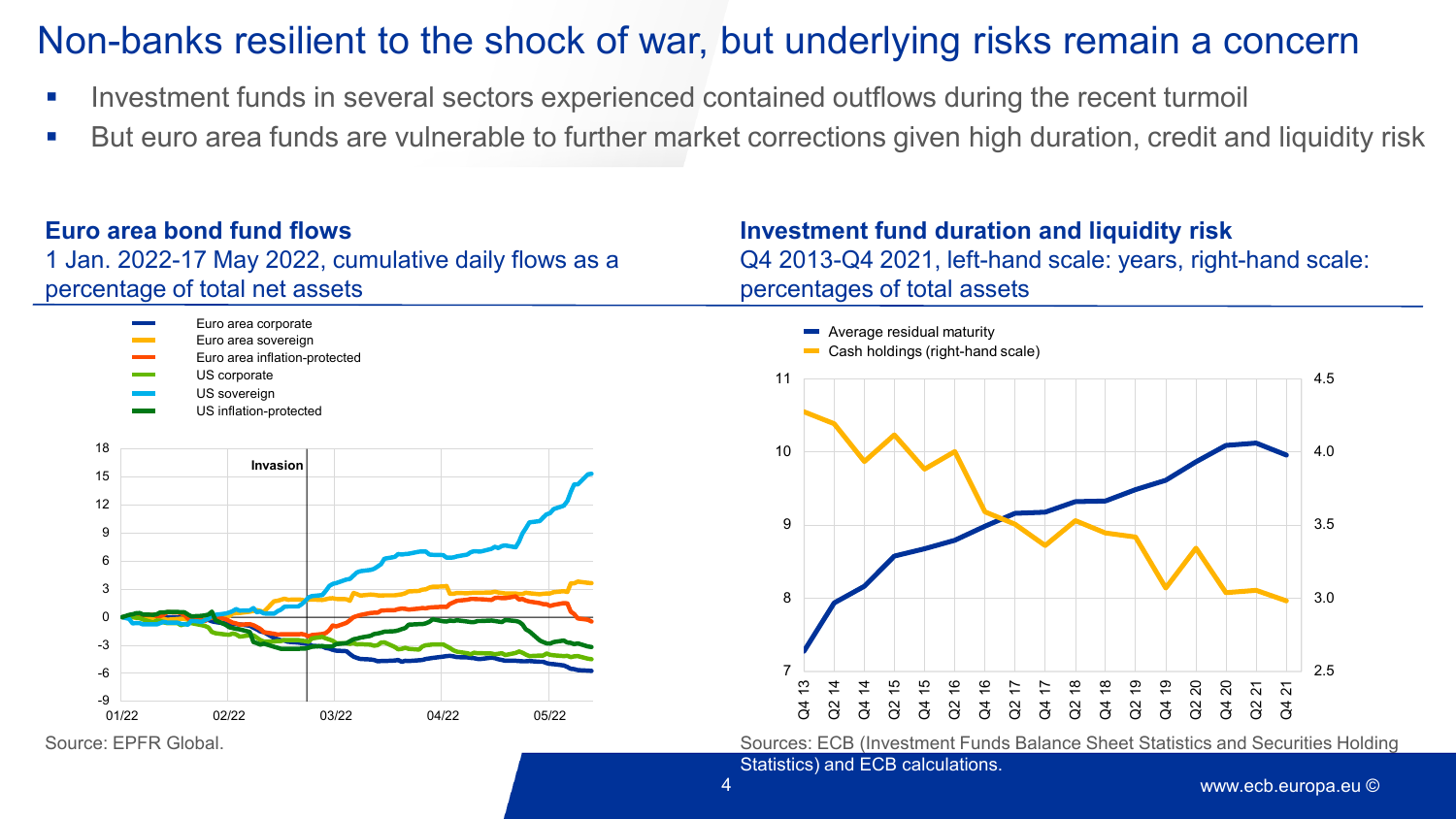# Signs of renewed risks for the corporate sector

- Euro area firms under pressure as input prices soar and the economic outlook clouds
- **IMPACT Likely to vary across sectors, with some pandemic-strained sectors also heavily energy-reliant**

#### Sep. 2021-Feb. 2023E, percentages 0 1 2 3 4 5 6 7 8 9 09/21 12/21 03/22 06/22 09/22 12/22 Forecast baseline Forecast pessimistic Forecast optimistic Realised **January forecast April forecast**

**European speculative-grade 12-month trailing default** 

**rates**

## **Corporate turnover relative to pre-pandemic and energy use by industrial sector**

x-axis: 2019, percentages, y-axis: difference 2019/21, index:  $2019 = 100$ 



Sources: OECD Trade in Value Added (TiVA) database, Eurostat and ECB calculations.

Sources: Moody's Analytics, ECB and ECB calculations.

Note: Solid lines represent European speculative-grade default rates forecast by Moody's Analytics as at January 2022 and dotted lines as at April 2022.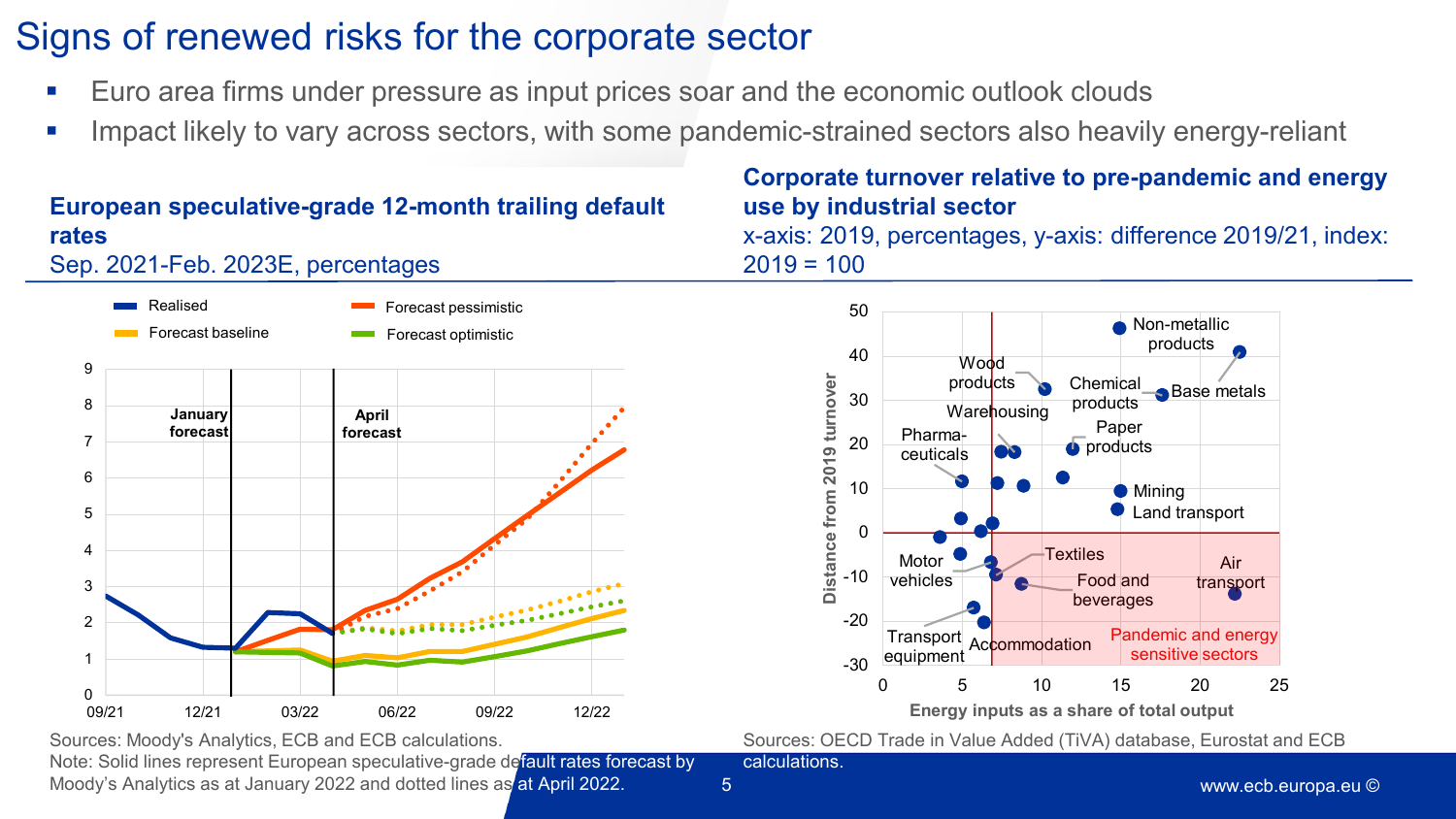# Sovereigns challenged by a weaker recovery and tighter financial conditions

- Euro area sovereigns transition from pandemic support to tackling the fallout from the war
- At the same time, higher rates may cause refinancing risk for highly indebted sovereigns

**Euro area sovereign spreads versus risk-free rate** 1 Jan. 2021-17 May 2022, y-axis: government bond spread over Germany; GDP weighted by indebtedness buckets of debt/GDP



Sources: European Commission, Eurostat, Bloomberg Finance L.P. and ECB. Sources: ECB and ECB calculations.

### **Impact of an interest rate and GDP shock on sovereign gross financing needs** 2019-27, percentages of GDP

Interest rate rise (+100 basis points) + one percentage point lower potential

Interest rate rise (+100 basis points)

growth for 3 years

5 10 15 20 25 30 2019 2021 2023 2025 2027 Benchmark **Lower debt** 2019 2021 2023 2025 2027 **Higher debt**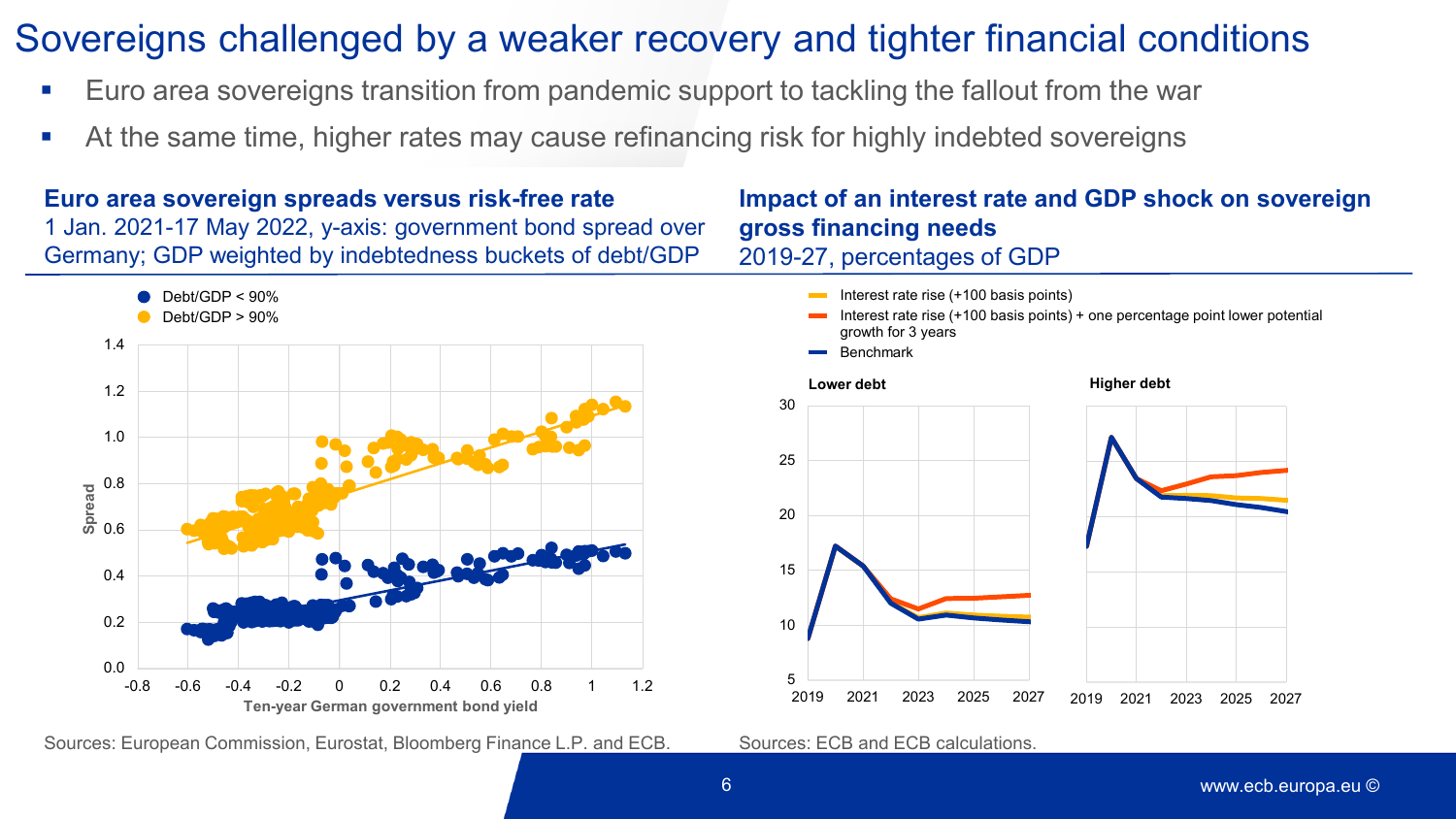# Pressures on household finances could increase risks via residential real estate

- Expansion in euro area residential real estate markets continued amid elevated mortgage lending growth
- Risks from mortgage indebtedness amplified by the impact of higher costs on debt servicing capacity

#### Jan. 2001-Apr. 2022, left-hand scale: index, right-hand scale: percentages  $-12$ -9 -6 -3  $\Omega$ 3 6 9 12 15  $-40$   $-2001$ -30 -20 -10  $\Omega$ 10 20 30 40 50 60 2001 2004 2007 2010 2013 2016 2019 2022 House price growth (right-hand scale) Lending for house purchase (right-hand scale) Construction price expectations

**House price and mortgage lending growth, and** 

**construction price expectations**

Sources: Eurostat and ECB calculations. Sources: ECB and ECB calculations.

### **Household debt-to-GDP and household debt service ratios** Q4 2021, percentages

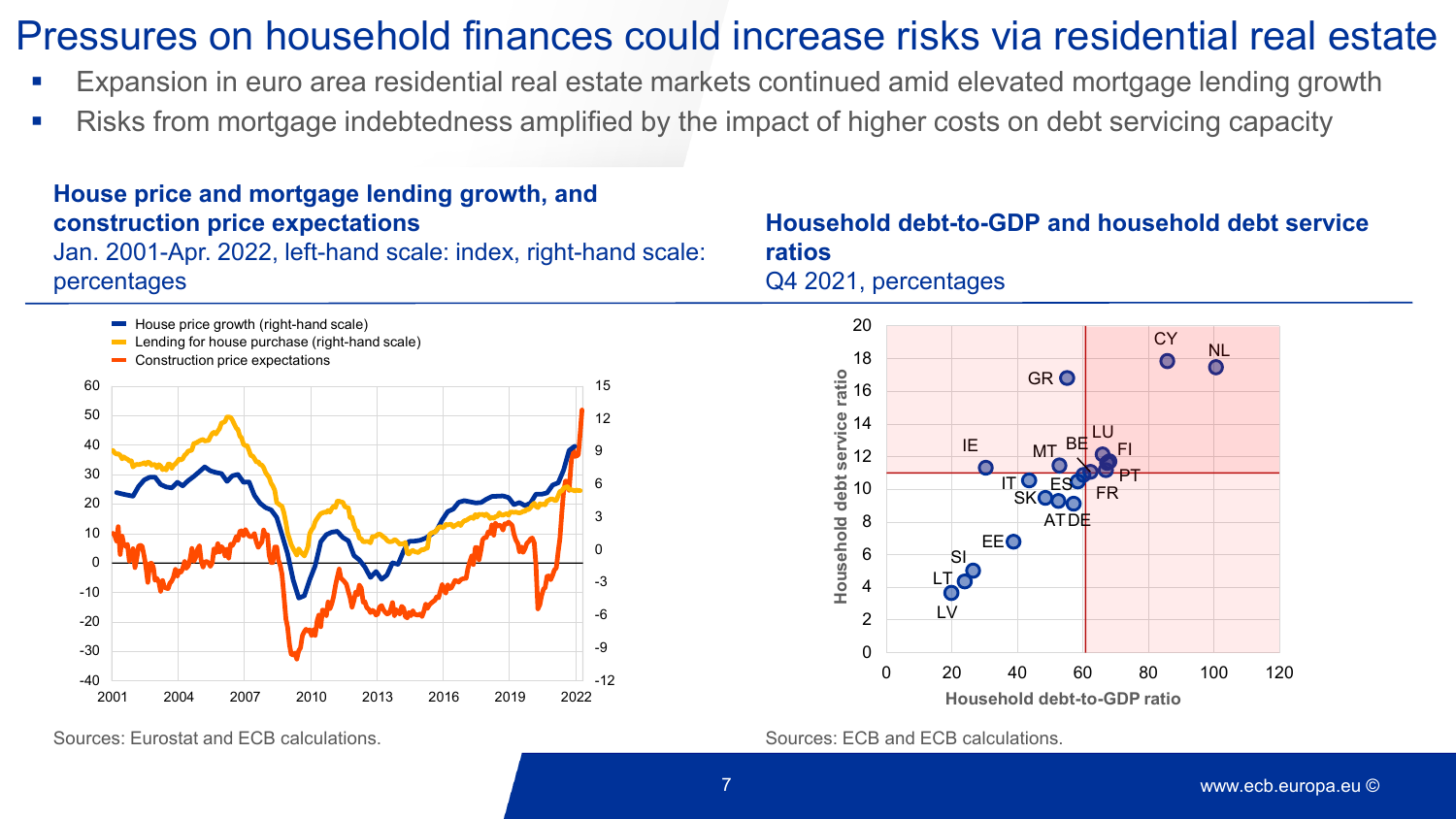# Banks' profitability prospects weaken again as asset quality concerns resurface

- Bank stock prices and profitability projections for 2022 revised down as credit risks rise after invasion
- Rising interest rates should support banks in near term. In medium term, benefits are less clear-cut given banks' increased interest rate risk

### **Euro area banks' stock prices, dividend futures and 2022 profit expectations**

1 Jan. 2020-17 May 2022, indices: Jan. 2020 = 100, percentages



**Fixed-rate lending to euro area households and firms** 2009, 2021, percentages of total new lending